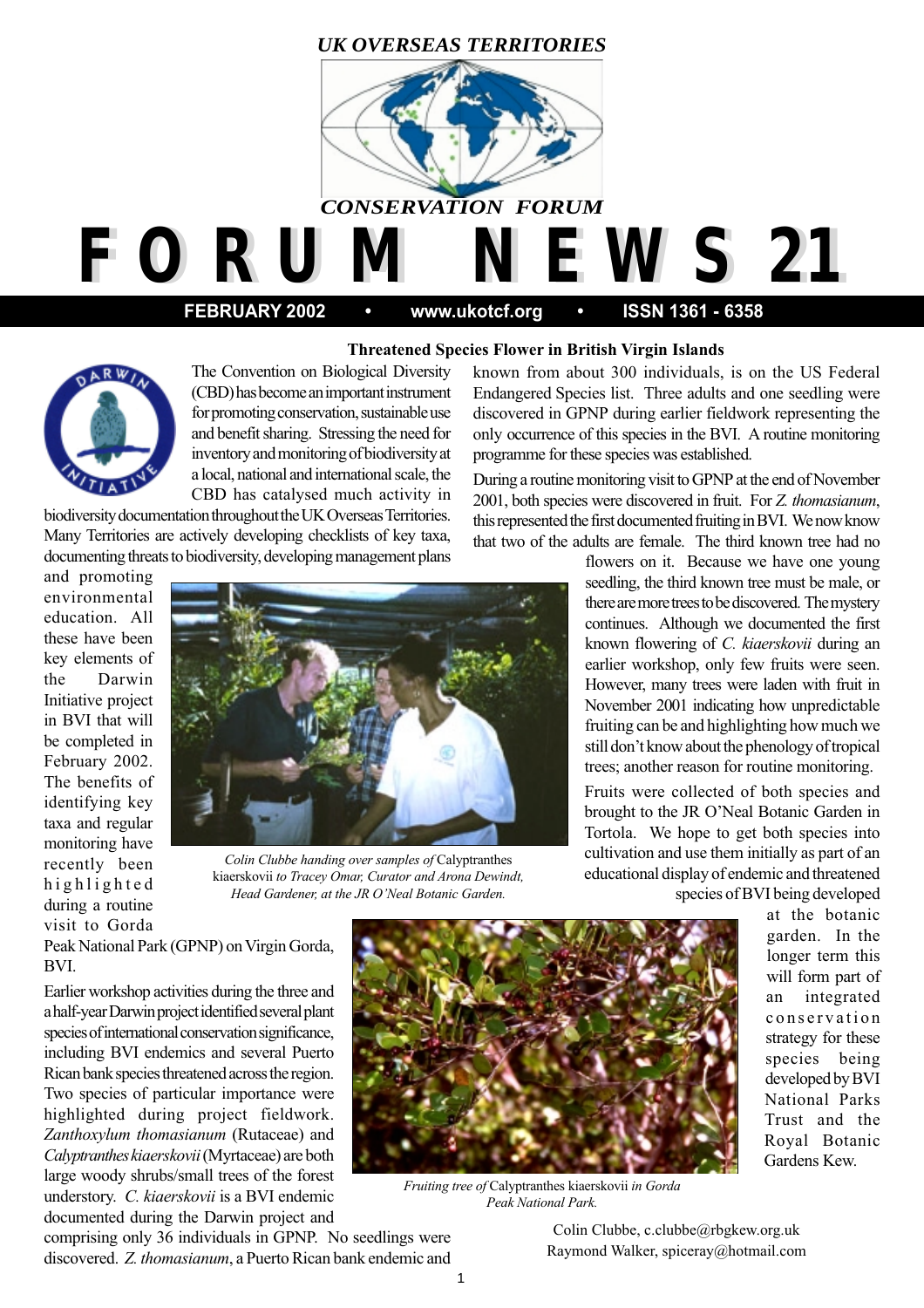## **Environment Charter for the UK and the Overseas Territories**

Foreign Office Minister Baroness Amos and senior representatives of Overseas Territories signed a set of Environmental Charters on 26 September 2001. The Charters set out, for the first time the mutual responsibilities of the UK and Overseas Territories regarding the environment. For background on the Charter process please see the Forum website: www.ukotcf.org - also to view an example of the Charter and both Government and Territory commitments. Speaking in advance of the signing ceremony, Baroness Amos said: "The adoption of this Environment Charter by the UK and the Overseas Territories is a powerful indication of the importance we attach to the environment both locally and globally. It represents our shared commitment to working together for the future health of our environment. The document is a real achievement because not only does it set out the principles, which will guide us, but also it contains some real long-term commitments which will make a practical difference to our environment. The environment, after all, is critical to future prosperity, well-being, and even survival, of many of the Overseas Territories and their communities. Both global and local actions are needed. This document shows how we can all contribute."

The Charter sets out ten Guiding Principles (listed in text box) which express the key environmental commitments that the international community has adopted. The UK government has recognised the circumstances of each OT vary considerably from those with no resident population (eg SGSSI), very small populations (eg Pitcairn) to those with bigger populations and a wider range of local resources and skills. Some already have groupings that bring together a variety of stakeholders in the main local environmental issues. It is for each territory to establish the most suitable framework to develop action plans that link the shared principles of the OT Environment Charter to the needs of each territory.

The Forum is pleased that the Environmental Charters have been signed, and looks forward to the actions which will be necessary if these are to result in real environmental progress on the ground which will be the test of success of the process. The Forum has promoted this partnership approach since it first raised the issue several years ago (see *Ecos* in Forum website for background).

#### **Guiding Principles**

- 1 To recognise that all people need a healthy environment for their well being and livelihoods and that all can help to conserve and sustain it.
- 2 To use our natural resources wisely, being fair to present and future generations.
- 3 To identify environmental opportunities, cost and risks in all policies and strategies.
- 4 To seek expert advice and consult openly with interested parties on decisions affecting the environment.
- 5 To aim for solutions which benefit both the environment and development
- 6 To contribute towards the protection and improvement of the global environment
- 7 To restore and safeguard native species and habitats, and control or eradicate invasive species.
- 8 To encourage activities and technologies that benefit the environment
- 9 To control pollution, with the polluter paying for prevention or remedies.
- 10 To study and celebrate our environment heritage as a treasure to share with our children.

We were pleased that UK Government took up many of these ideas in its 1999 White Paper on the Overseas Territories. As to implementation, the Forum has long recognised that many Overseas Territories have underlined the need for facilitation in carrying the issue forward. It has been asked by Government to explore the needs and possibilities for this with the Territories although, sadly, resources for this have not yet been forthcoming. The implementation of the charter cannot be done simply by setting deadlines in London for already overstretched personnel in the Territories. It is a process which takes time and resources. The Forum hopes that the signing of the charters will lead to the increased funding to help meet these needs.

#### **New Proposal Project for Montserrat**

In October 2001, Colin Clubbe from RBG, Kew and Sara Cross of UK Overseas Territories Conservation Forum visited Montserrat to collaborate with the Montserrat National Trust in the development of a Darwin Initiative project. This involved working collaboratively with the Trust and other sectors of Montserrat society to integrate a range of information and objectives identified during two previous visits in 2001 into the project framework. The proposal is entitled "Forest conservation, sustainable management and education: building Montserrat's capacity"

Its objectives are:

- **•** To assist Montserrat in protecting biodiversity by training key personnel to assess status and distribution of forest flora.
- **•** To enable the conservation and sustainable management of forest ecosystems in northern Montserrat.
- **•** Training of key staff and volunteers to translate the biodiversity information gathered into accessible forms for a wide range of users.
- **•** To develop a management plan and mechanisms for long term monitoring of key forest ecosystems.
- **•** To increase the capacity and skills base of the island to sustain biodiversity conservation and ecotourism in the longer term.

If the project is funded, the MNT will be able to recruit a Conservation Officer for three years. The forestry department will also be heavily involved in the work, which will be integrated with the physical planning, lands and surveys and education departments. The Montserrat National Trust will also be able to address the resurrection of key environmental committees through the work being carried out. The project will also complement the work currently being undertaken by RSPB on the endemic Montserrat Oriole

Sara Cross, Director for Development UKOTCF, sara.cross@ukotcf.org Colin Clubbe, RGB Kew, C.Clubbe@rbgkew.org.uk

#### **New Year Honours**

Congratulations to Dr Barbara Erica Gibbs who has an MBE for services to the environment and the community, Montserrat. Apart from many other contributions to the Montserrat community associated with her medical profession, Erica has given a tremendous amount of her time and support to the Montserrat National Trust since its establishment in 1970, and serves as Executive Secretary on its Management Council.

Congratulations also to Rudolph Agnew, knighted in the same list for services to international human rights and conservation. Sir Rudolph is Chairman of WCMC 2000 which underpins the operations of Forum member organisation UNEP World Conservation Monitoring Centre.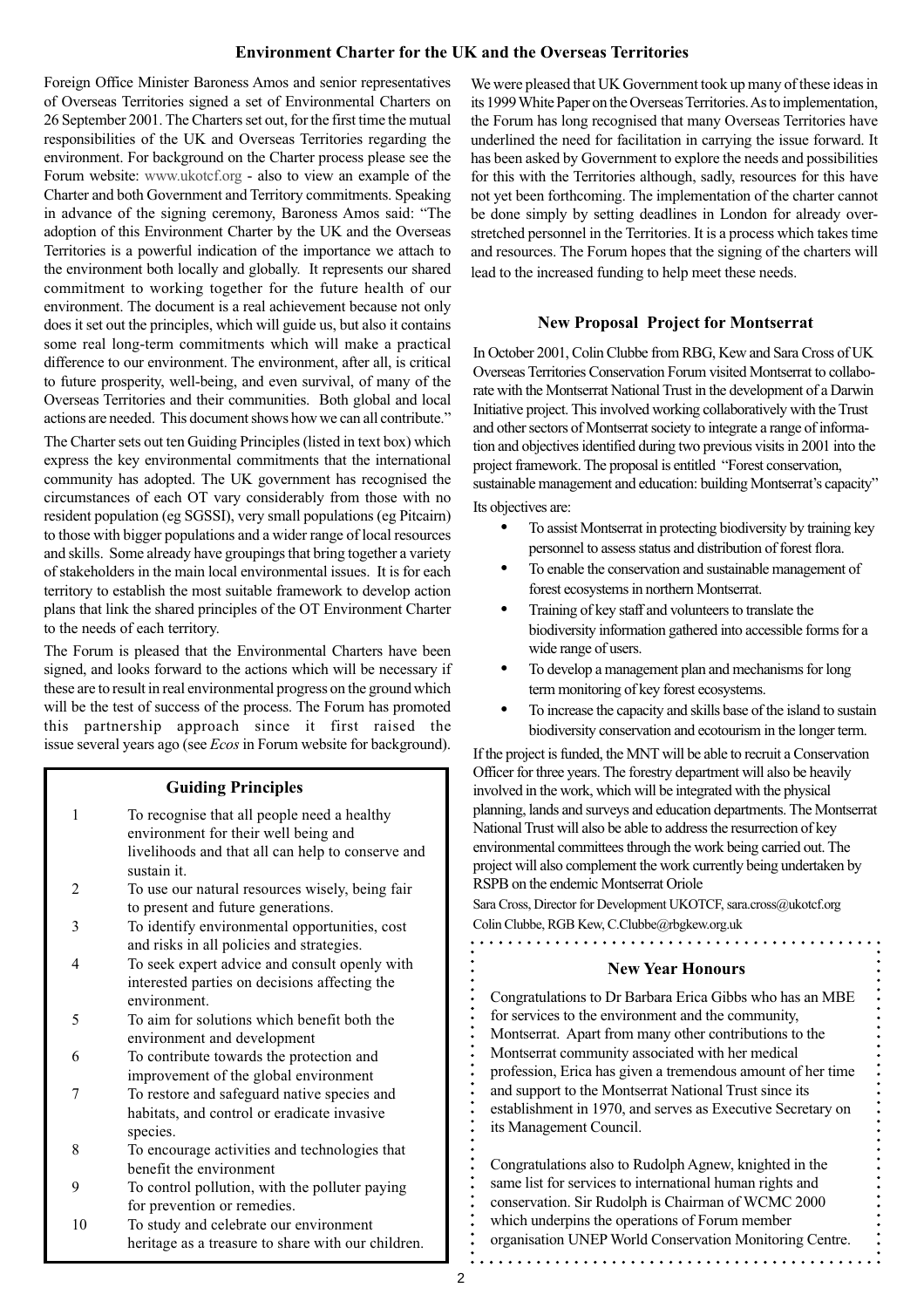#### *New Zealand conservation consultant Derek Brown looks at the current rat eradication projects in the Falklands.*

You don't have to be mad for this, but it helps. Why else would someone willingly live in a tent on a tussac island in the cold, with only sea-lions and rats for company? It must all be for a very good cause, I keep telling myself. And it will be - if successful in eradicating rats from the few islands selected, there will be significant conservation benefits.

Rat eradication was developed in New Zealand in the mid 1980s. Since then it has been used successfully on over 100 islands world-wide Ascension Island, as an example, is one of the next islands being considered for rat eradication. Large islands have successfully been done, with the largest being 11,300 hectare Campbell Island.

It is almost certain that rats got to islands in the Falklands by 'humanassisted' means, either hitching a ride on boats (particularly with sealers or whalers), or from shipwrecks. They may even have been cast adrift on whale carcasses after processing, washed up on the tides, rats included, on nearby islands.

Removing introduced pests has become a major focus of conservation agencies in New Zealand, creating pest-free sanctuaries for wildlife. Many species simply cannot cope with rats. A similar situation occurs in the Falklands, though thankfully not as serious - no species are in imminent danger of extinction through predation. However, many species are restricted to rat-free islands remaining. The Cobb's or house wren and smaller seabirds such as storm petrels are found only on islands free of the large Norway rat, the species most commonly found in the Falklands. Other birds such as the tussacbird and sooty shearwater survive in very low numbers on rat islands.

Eradication is very different to rat control measures employed around towns. It can occur only where re-invasion by swimming rats is not possible, and is limited to islands offshore. It requires a different 'mind-set' to focus on killing not just one or two problem rats, but every last rat in the population. Key information is necessary for success firstly, the best time of year to apply the poison, and how much bait to use. Secondly, use a bait irresistible to rats and such a bait has been developed in New Zealand. Thirdly, bait needs to be spread

more willing to accept it. It is a straightforward technique, but there are potential pitfalls and problems to be cautious of. If one mistake is made then all the time and effort will be for nothing as the surviving rats will repopulate and be harder to fool next time. It is important these first few island rat eradications are successful otherwise interest and funding sources could dry up.

We are experimenting with two different techniques here - one involves using bait stations set out in a grid system over the whole island, and the bait stations get refilled every day until the rats are all gone. The other method, 'handbroadcasting', involves walking

> predetermined routes over the whole island, throwing out a measured amount of bait every few metres until the entire island

There is a small chance of accidental poisoning but so far we have not detected any negative effects in the Falklands. Fortunately most rats die in underground burrows, making them inaccessible. The baits are also dyed a blue or green colour, which most birds don't

is covered.



*A Falklands Conservation fieldworker checks a bait station on an offshore island nature reserve for signs of rat feeding*

systematically over the entire island, ensuring it is available to every rat. Lastly we rely on an intriguing aspect of rat behaviour - they seem to share information about food resources - once one rat feeds on the bait others are far

## **Montserrat National Trust AGM**

Montserrat National Trust held its AGM on 5 December 2001 and produced its first Annual Report since 1995. Stephen Macnamara, MNT Director said, "the growth of the Trust in the past 2 years has been recognized as being unique in the 30 year history of the Trust by members and sponsors alike. I think the Trust still has a lot to do, but the past two years were a great start." AOB included discussions about where the Trust could be even more active in Environmental Awareness. It was clear to all that attended that the Trust is active again and meeting the challenges.

Stephen Macnamara, MNT Director, mnatrust@candw.ag

recognise as a 'food' colour. If such 'non-target effects' occur they are likely to be very temporary, with populations rapidly expanding after rat removal. From a pragmatic conservation viewpoint the loss of a few birds may be 'acceptable' if the overall population benefits in the long term.

By carefully observing what happens in this project we can refine the techniques for any future eradication projects that may be considered in the Falklands or in other overseas territories. We hope this work is the first step in a major conservation initiative in the Falklands. If so, then maybe living in tents, tussac bog-hopping and dodging sea lions will be worthwhile. Let's hope so. The Falklands contains spectacular wildlife that deserves as much help as it can get to preserve it for future generations.

For further deatils contact Becky Ingham at Falklands Conservation, P O Box 26 Stanley, Falkland Islands. conservation@horizon.co.fk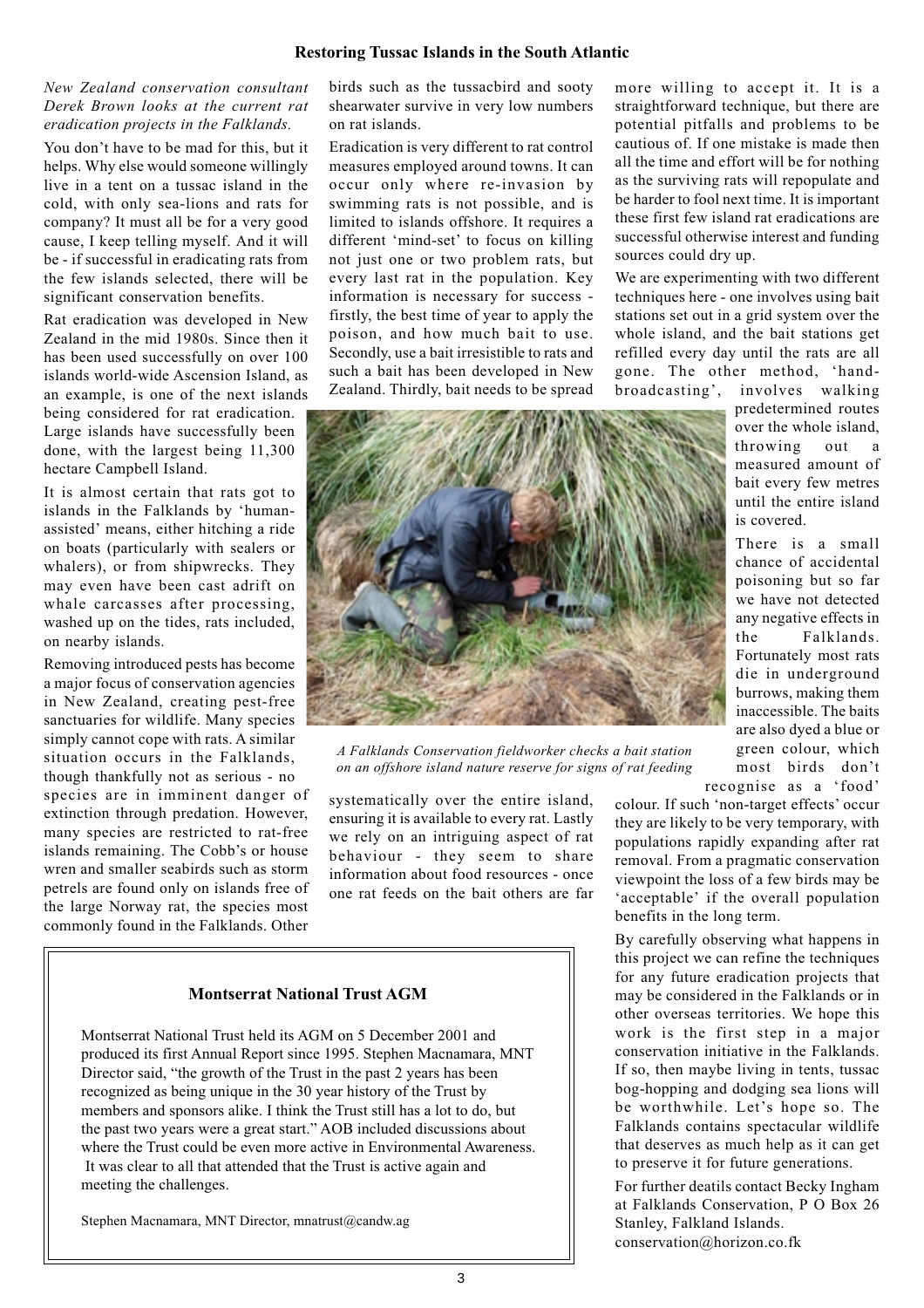## **World Heritage Convention in relation to the Overseas Territories**

Following the UK Overseas Territories Conservation Forum's AGM on 18 October 2001, Adrian Phillips gave a presentation on the implications for the UKOTs of the World Heritage Convention. The World Heritage Convention is an international treaty which was signed in 1972 and now has 164 'State Parties'. It is overseen by the World Heritage Committee, serviced by United Nations Educational, Scientific and Cultural Organisation (UNESCO) and advised by The World Conservation Union (IUCN - for natural sites) and International Council on Monuments and Sites (ICOMOS - cultural sites).

The rationale for the World Heritage Convention is that some natural and cultural places are so important that they should be considered as part of a heritage of all humankind, in perpetuity. Their protection, as World Heritage sites, moreover is a shared responsibility. In October 2001 there were a total of 690 World Heritage sites.

What are the benefits of World Heritage designation? World Heritage status enhances the recognition given to a site, and so increases attention given to its management and protection. It may also give access to international and national funds (WH Fund, UN Foundation, Global Environment Facility etc.). And it may encourage international solidarity in protection, attract international tourists and international build co-operation. It is a requirement that WH sites should be the subject of a management plan.

World Heritage Management Plans must involve all stakeholders and their preparation should be built around a consensus-building process. They should endeavour to balance conservation access, local community, and sustainable economic use so as to help prevent threats and enhance World Heritage values. Above all they should be usable by site managers.

Once on the list, a WH site is monitored and its conservation status is reported to the World Heritage Committee. This can be helpful in conservation terms. For example, as a result of having World Heritage Status, El Viscaino, in Mexico (a Gray Whale sanctuary) was saved from industrial development, and Angkor Wat in Cambodia received international assistance for a threatened masterpiece.

There are currently three World Heritage sites in the UK Overseas Territories. Two are natural sites: Henderson Island, Pitcairn, one of the world's least altered raised atolls; and Gough Island, South Atlantic, one of the world's least disrupted island ecosystems. St George, Bermuda is a cultural site. Other sites in the Overseas Territories being considered for nomination as possible World Heritage sites are Fountain Cavern, Anguilla and Gibraltar Fortress.

A number of experts have suggested that the UK should nominate South Georgia and the Chagos Archipelago as WH sites, but as yet the UK Government appears be resisting this on political grounds. Possibly there are more sites that should be included. The questions for the OTs are 1) are all potential sites on the list? and 2) how should World Heritage Status of existing sites be used to promote conservation? (See article on Inaccessible Island on next page).

# **Gough Island Terrestrial**

The Gough Island terrestrial invertebrate survey (GITIS) has been cataloguing Gough invertebrate species since September 1999. Dr Alex Jones who has recently returned from Gough and has prepared an interim report for Tristan da Cunha Administration and UK Foreign and Commonwealth Office on the survey work being carried out on Gough. (See *Forum News 20* for more details)

While at the submission of this report the survey is only midway to completion, preliminary results have identified a significant conservation threat to Gough's native species in the form of accidental introductions of non-native species. In fact, so many invertebrate species have been introduced to Gough that they now equal or

exceed the number of native species in many groups. Comparisons between the invertebrate species lists recorded thus far by GITIS with those recorded on Gough in a previous survey by Martin Holdgate in 1955-56 indicates that many introductions have occurred on Gough during the last 46 years, probably as a result of the requirement to supply the island's meteorological station.

The impact that introductions may have on an island's indigenous communities can be potentially devastating. These indirect threats can lead to long-term changes in local community structure and biodiversity, affecting all native fauna and flora. It is not only invertebrate introductions that pose a conservation threat to Gough. Introductions of alien plants have been shown to threaten Gough's biodiversity and the ever-present



*Gough, Lowland Phylica Fernbush Vegetation*

of human mediated introductions. It is vital that protocols concerning the control of imported materials to Gough, detailed in the management plan for the Gough Island wildlife reserve, are understood by all visitors to Gough and strictly adhered to.

#### **Full report from Dr A G Jones**

GITIS Program, BIOME Group, APS. University of Sheffield Sheffield, S10 2TN, UK. Tel (+ 0944) (0)114 2220030 Fax (+0944) (0) 114 2220002 E-mail a.g.jones@sheffield.ac.uk

arriving on Gough would certainly be an environmental catastrophe.

To preserve Gough's unique biodiversity the threats posed by the accidental introduction of alien species need to be taken seriously and all possible precautions must be taken to minimize the risk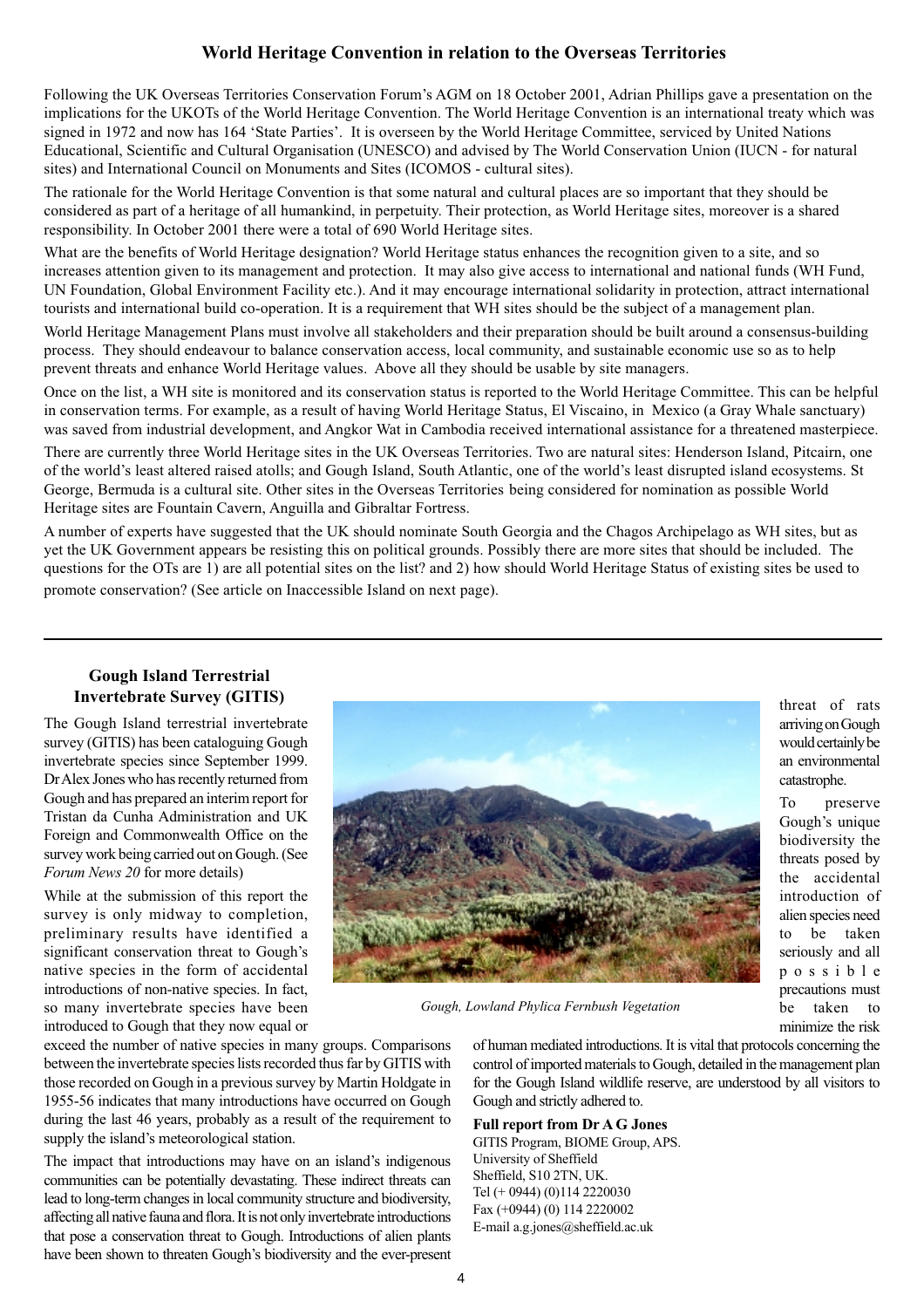## **Inaccessible Island management plan**

Inaccessible Island is one of three main islands in the Tristan da Cunha archipelago in the central South Atlantic. It is a globally important site for biological conservation, supporting at least 20 endemic species, as well as more than 70 other species restricted to the Tristan-Gough island group. Although utilised by humans in the past, Inaccessible remains in a largely pristine condition and is one of the few temperate oceanic islands free of introduced mammals. A complementarity analysis recently identified Inaccessible as one of the key islands necessary to conserve biodiversity at Southern Ocean islands, and recommended that the island be considered for World Heritage status (Chown et al. 2001).

In 1997, Inaccessible Island and its surrounding waters out to 12 nautical miles were proclaimed a Nature Reserve. In order to enhance further the island's conservation status, a management plan for the nature reserve has been written by Peter Ryan (Percy FitzPatrick Institute, University of Cape Town) and James Glass (Chief Islander and Head of Tristan's Natural Resources Department). The management plan calls for Inaccessible Island to be managed as a Strict Nature Reserve/Wilderness Area (IUCN Category I). It sets guidelines to minimise visitor disturbance, and, where feasible, to redress past human impacts. Special attention is given to preventing the introduction of non-native animals, plants or other organisms. However, it is intended that well-managed access to the island continue to be allowed for Tristan residents, and that responsible, sustainable exploitation of marine resources be permitted in the waters of the Nature Reserve.

The management plan was published by the Tristan da Cunha Government with funding provided by WWF-UK. It consists of two main sections: a description and resource inventory, and management policies with guidelines for management. Appendices include a bibliography, copies of relevant legislation, lists of scientific visits and the main biota, as well as visitor guidelines and application and reporting forms for visitors. Implementation of the plan rests with the Administrator and Island Council of Tristan da Cunha.

#### References:

Chown, S.L., Rodrigues, A.S.L., Gremmen, N.J.M. & Gaston, K.J. 2001. World Heritage Status and conservation of Southern Ocean islands. *Conservation Biology* 15: 550-557. Peter Ryan Percy FitzPatrick Institute of African Ornithology University of Cape Town Rondebosch 7700 South Africa

## **Gibraltar host BirdLife International Conference**

Less than a year after hosting the conference *Calpe 2000: Linking the Fragments of Paradise,* Gibraltar Ornithological and Natural History Society organised the European Partnership Meeting of BirdLife International in September at the John Mackintosh Hall. One hundred and twenty delegates from 38 European countries attended to discuss the BirdLife Programme and such issues of European concern as agriculture, forestry, and long-line fishing. During the meeting, held during GONHS' 25th anniversary year, the hosts signed up as full Partners of BirdLife International, after being involved in the organisation and its predecessor, the ICBP, since 1982

John Cortes GONHS: www.gibnet.gi/~gonhs

.

## **Ascension Island Seabird Restoration Programme**

In *Forum News 20* we reported that the Foreign and Commonwealth Office had made available £500,000 to support a two-year project to restore the seabird breeding colonies on Ascension Island. Richard White has been recruited as the Royal Society for the Protection of Birds Conservation Officer and arrived on the island from the UK at the end of October. Tara George, the Ascension Island Government Conservation Officer, arrived from St Helena in December.



*Richard White, RSPB Ascension Island Conservation Officer*

Richard and Tara will continue the work of the seabird-monitoring programme initiated by Norman Ratcliffe of the RSPB. They will also prepare for the arrival of the Wildlife Management International Ltd team of invasive species specialists from New Zealand in January 2002. That team of eight staff will be based on Ascension for a year to work on a programme to control the feral cats and black rats on the Island.

The initial aim of the seabird monitoring programme is to assess the size of seabird populations in 2001-2002 *i.e*. prior to the removal of cats. The main focus of the census is to produce a current estimate of the Ascension frigatebird population. This has required a high-tech approach to marking individual birds. Frigatebirds have very short, feathered, legs and as a result conventional ringing is not the most appropriate way to mark birds. The solution is to use a technique that implants a tiny microchip under loose skin in the nape of the bird, in the same way that a pet might be tagged for identification. As a result, a microchip reader has been added to the more familiar fieldwork tools of binoculars and a notebook.

An understanding of the current size of seabird populations on Ascension is essential to monitoring the success of the restoration programme. While the recolonisation of mainland Ascension by frigates and boobies may be viewed as a success, the real success of the programme will be judged by whether the seabird populations have increased in size, rather than merely spreading out to take advantage of the available space on the mainland.

This season's sooty tern census conducted by John Hughes of the Army Ornithological Society and the RSPB produced a total of 150,000 pairs. It was noticeable that the number of dead birds found in the vicinity of the colonies was much lower than in recent years. Hopefully, the returning adult birds in April 2002 will find the Wideawake Fairs free of cats for the first time in 200 years.

To contact Richard and Tara email: conservation@atlantis.co.ac or write to: Ascension Island Seabird Restoration Programme

Georgetown, Ascension Island, South Atlantic ASCN 1ZZ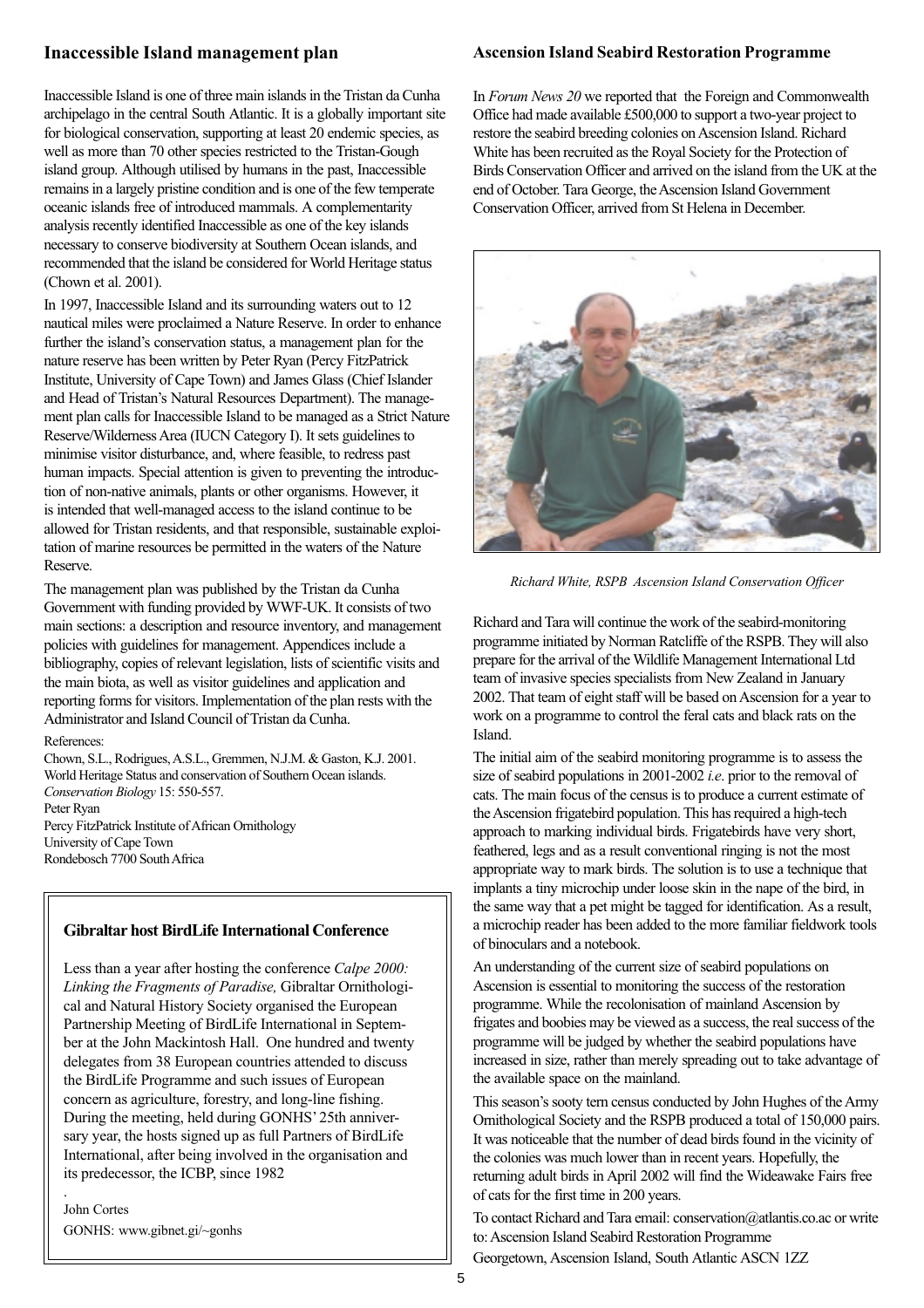#### **Final field season of the Forum's Darwin Initiative in Turks & Caicos**



At the time of writing, we are part way through the second and final season of fieldwork for the Darwin Initiative project on Developing

Biodiversity Management Capacity in the Turks & Caicos Islands (run by the Forum, CABI and Turks & Caicos National Trust). This included further studies on bats by Dr Tony Hutson (UK) and Tim McCarthy (Carnegie Museum of Natural History, Pittsburg, USA), as well as some work on birds and on co-ordinating the draft management plan by Mike Pienkowski.

Project Officer Bryan "Naqqi" Manco coordinated the team's being joined in their work by local colleagues. These included the senior science students and their teacher from North Caicos High School (who showed remarkable fortitude in relation to peak mosquito activity – a less pleasant feature of the biological richness of the area), as well as field staff of the Department of Environmental and Coastal Resources.

In parallel with this, work has continued on mapping. An accurate map showing the distribution of different habitats and ecosystems within a site is fundamental to effective management planning. Fred Burton, with help from Mike Pienkowski, is leading on the production of such a map for the Turks & Caicos Islands Darwin Project. The starting point is a satellite image. There is a great deal of information in this, and the first step is to analyse and classify this. Then the distribution of plant communities and other habitats needs to be checked in the field, a process known as "ground-truthing". Further analyses towards a final version of the map are nearly complete, and work is in hand to add roads, reserve boundaries, trails etc, as well as in printing preparation, with grids, scales, labels and the like.

All these aspects, including scientific results, mapped information and local knowledge, will be drawn together into the draft



Photograph of bats roosting in a cave 'chimney' taken to help count the population management plan. As for all other aspects of the project, this is being developed in consultation with local residents.

The people of Middle Caicos, with the Turks & Caicos National Trust, aim to use the island's past to create a future in an environmentally conscious way. Not yet spoiled by the trappings of large-scale development, the island has managed to maintain its own strength of culture and character, but need new approaches to sustain this. The people of Middle have thrived for several centuries by living in harmony with the land and sea, a precedent they actively strive to maintain. The Middle Caicos Eco-tourism Project is an effort to help them continue to do just that. This local communitybased programme, prompted through the TC National Trust, seeks to give the financial and physical support needed to promote eco-tourism activities on the island. Some elements are already getting into place. These include: the Crossing Place Trail, a coastal trail that formerly provided a means of communication between the islands; re-opened trails through regenerating scrubland to remnants of prosperous Loyalist Era plantations; and more ambitious trails through woodland and wetland to Lucayan sites, dating back to the early 1400s.

The next stage of the work, after the current Darwin Initiative project will be to implement the draft management plan. This will add the results of the Darwin project to the pilot aspects of the Middle Caicos Eco-tourism project, to provide an integrate programme with the potential to fulfil local aspirations, employment possibilities and economic sustainability, while protecting the internationally important conservation sites – which have some of the most superb wetland transitional ecosystems anywhere.

This will depend on finding support for the implementation phase, including the adding interpretation and safety features to the trails which have been reopened, adding new viewing opportunities, making use of the old school building given by TCI Government to TC National Trust to provide an interpretative centre, guide-training, further educational work, and provision for visitors. Especially given the patience of the local people while the project was planned, funding obtained and the scientific information gathered, it is vital that this work continues to implement the plan without a gap. Accordingly, funds to support this are being sought urgently including a further application to the Darwin Initiative to help carry its present results through to application.

Further news on the project can be found in issue 2/3 of the project newsletter *DArWiN* available from the project and on the Forum's web-site (www.ukotcf.org: go to Territories and then Turks & Caicos). Mike Pienkowski, UKOTCF Chairman. pienkowski@cix.co.uk

## **The Birds of the Turks and Caicos Islands**

The Darwin Initiative project has been pleased to collaborate in the production of a major new book *The Birds of the Turks and Caicos Islands*, which was launched at the AGM of the Turks & Caicos National Trust*.* The book is hard cover, 96 pages with 236 full colour pictures. While it concerns mainly birds, there is a section on habitats which also covers butterflies, moths and reptiles. The purpose of the book is two-fold: to serve as an educational tool for local people, especially children, to learn about their natural heritage, and to introduce visitors to the fauna of the TCI. In furtherance of the first objective, the Trust is giving a copy of the book to every school in the country. In tourism terms, we believe the book will help to attract tourists as some 51 million people in the United States alone call themselves bird watchers. In line with the objectives of the project, it is hoped that it will also encourage visitors to visit other Islands in addition to the main tourist resort of Providenciales, as it describes locations on other Islands which are particularly good for birdwatching.



The book was written and the photography done by Richard Ground, the Chief Justice of the TCI. Mr Ground's wildlife photographs have been published in many magazines over the last dozen years, and he produced a book on the wildlife of the Cayman Islands while he was Attorney General there. The lay-out and management of the publication process was done by his wife, Dace. They have donated the book to the Trust. The publication of the book was made possible by a generous donation from Robin and Sheila Laing, long-time residents of Grand Turk, and by an interest-free loan from the Conservation Fund, a new fund based on a visitor tax. Books can be purchased from the Trust office directly, as well as from local shops, at US\$20.00 each. For those in UK, the Forum plans to obtain a small stock to ease purchase in sterling.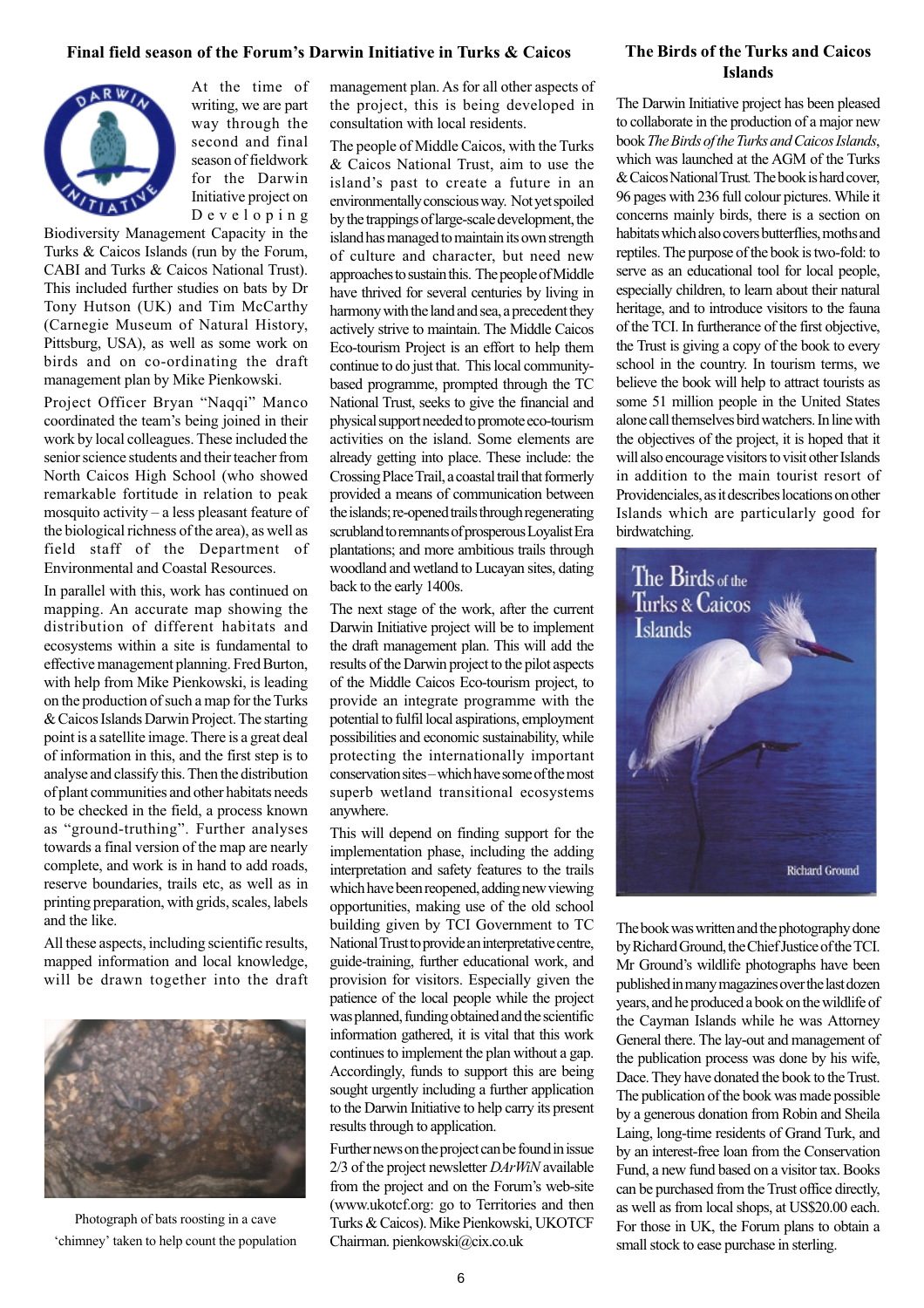## **Launch of** *A Visitors Guide to the Falkland Islands*

Ben Fogle, star of UK TV programme Castaway 2000, said at the launch of *A Visitors Guide to the Falkland Islands*, "I have had a life long desire to go the Falklands, so when I was given the opportunity to go to any destination in the world I chose the Falklands". Dipping into the guide it is easy to see why. Falkland Islander, Debbie Summers was on hand to sign copies at the launch that was held on 14 November 2001 in London. Becky Ingham, Conservation Officer, Falklands Conservation said "The wildlife and unspoilt landscapes of the Falklands are the biggest reasons to visit the Falkland Islands so conservation and sympathetic development of our environment are vitally important. Research has found that many visitors are generally unaware of environmental conditions and often lacked essential information, for example, flash photography down a penguin burrow can lead to desertion of the nest".

#### Jim Stevenson of RSPB reviewed the Guide for *Forum News*:

RSPB has supported Falklands Conservation for many years and we have watched it grow from a tiny operation based in London to an amazingly effective conservation organisation which, while it wisely retains a foot in the UK, is now a integral part of the scene in Falklands.

Almost all of the visitors to Falklands come by cruise ship. Arriving at Stanley they walk through the new visitor centre, which is also the office of Falklands Conservation. What a brilliant move! Falklands Conservation has space to set out their wares and a chance to influence almost every visitor.

Part of the trick of this kind of business is to give people the best experience you can, without destroying the very thing they come to see. This is tricky when your visitors turn up a hundred or more at a time and the sites are scattered around 700 islands in the windy South Atlantic.

The book is hardback, portrait format and spiral bound; ideal for the pocket and for windy days in the field. Inside the covers there is a map and a "countryside code" designed to remind visitors how to behave. The book is full of information on photography, safety, history, the people and cover 13 of the best sites in the islands.

Each site gets four or five pages of maps, photos and information. Many of the key species are

illustrated, but you will need field guides as well, especially for the birds. There is also a useful checklist of the flora and fauna you are most likely top see.

Author Debbie Summers is a local girl who has studied tourism in the Falklands as part of her dissertation for Leeds University. She has certainly put her studies to good use, for the Tourist Board, Falklands Conservation and for the tourists whose visits will be greatly enhanced through this book.

Copies of the guide cost £9 plus postage charges can be ordered by contacting Falklands Conservation at 1 Prince Avenue, Finchley, London N3 2DA, UK, tel/fax +44 208 343 0831 or email info@falklandsnature.demon.co.uk Website http://www.falklandsconservation.com/

Alternatively P O Box 26 Stanley Falkland Islands







*A Visitors Guide to the Falkland Islands*

#### **TCI triumphs in international competition**

An international competition was organised by the Mangrove Action Project (www.earthislandinstitute/map) to produce a 2002 calendar *In Mangrove There is Life*. The calendar includes contributions from Malaysia, Phillipines, Thailand, New Caledonia, Ecuador, Vietnam, Brazil, Turks & Caicos, India, Bangladesh, US Virgin Islands, Indonesia, Nigeria, and Kenya. TCI organiser was Turks & Caicos National Trust (www.tci.mall.tc/nationaltrust) The web link for ordering the calendar is www.earthisland.org/map/calendar.htm. The winning picture and two poems from TCI are reproduced below.

#### **Mangroves Are Important**

Come! Visit the island of the Turks & Caicos Where you can see the beautiful attractions Of the mangrove trees that adorn our shores. They are so important to us we wished there were more. They are very attractive but also very strong. For they protect us through those ocean storms. Their prop-roots keep standing tall They act as giants against the shore walls. The Mangroves provide a home for small fishes To keep them good for tasty dishes For turtles to breed and birds to nest Their roots and branches are certainly the best. They protect, beautify and provide These are important things in our lives. So Islanders, be proud of this blessing For God has given us one of his finest dressings.

*By Maxwell Handfield 11 years old Adelaide Oemler Primary Turks & Caicos Islands*

#### **The Mangroves**

The Mangroves are trees That make the world beautiful Birds make their nest in them Sea creatures live among their prop-roots

The mangrove provide our world. The Red mangroves are the most beautiful The white though rare is outstanding Among them all birds fly from1 East to West In order to take a rest These beautiful trees are very rare They attract tourist from far and near To our world The Turks and Caicos. Beautiful by nature *By Tatiana Handfield 9 years old Adelaide Oemler Primary Turks & Caicos Islands*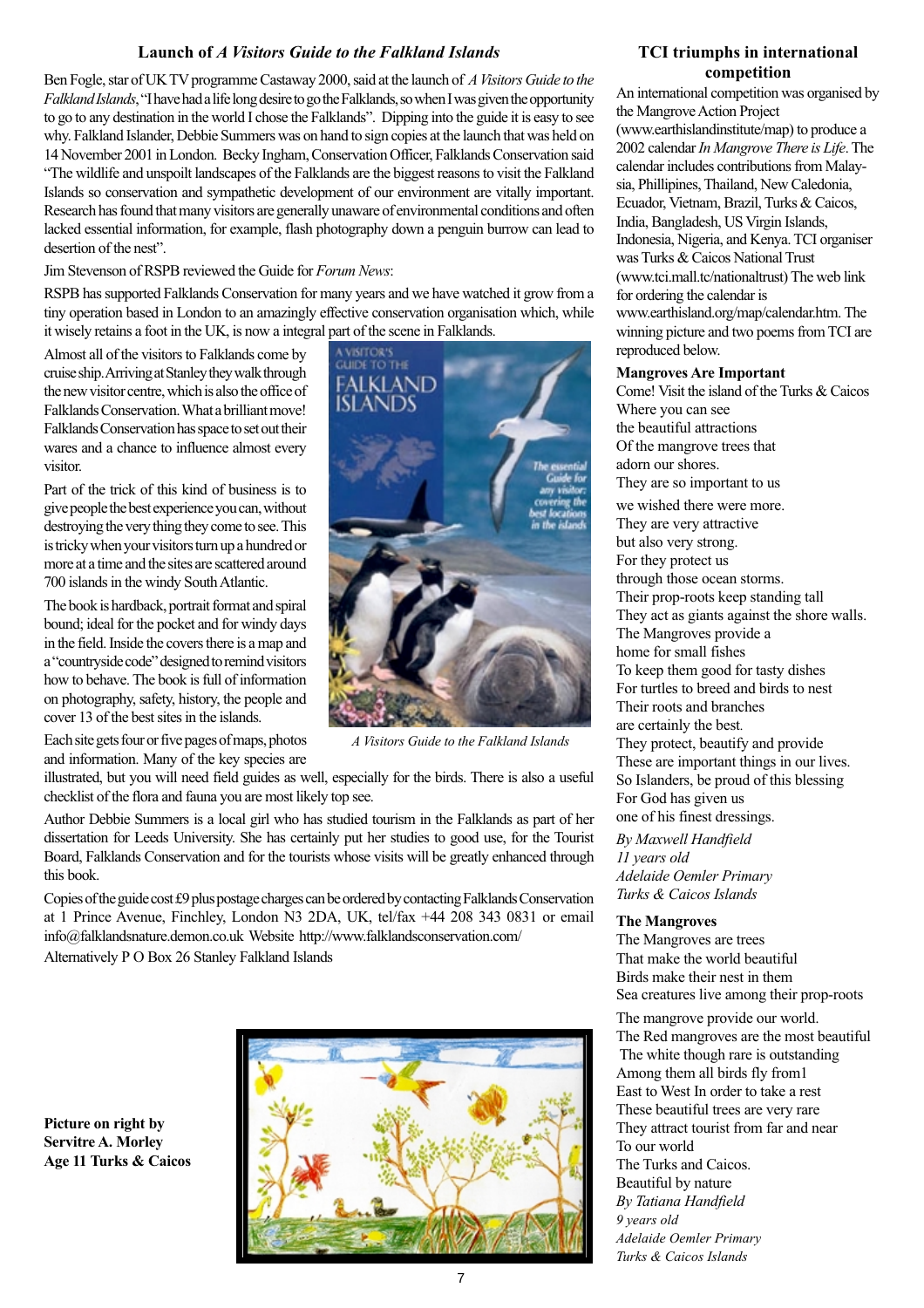## **A Biodiversity Strategy and Action Plan for Bermuda….from classrooms to pulpits.**

Since its discovery in 1503, humans have viewed Bermuda from a series of divergent perspectives: a treacherous island to be avoided, a land of plenty, a strategic outpost, a beautiful place to vacation, a secure place to do business. Today, like many island communities, Bermuda's economy, through tourism, recreational activities and international business, is intrinsically dependent on the health of its natural habitats. Moreover, as many of the 8,000 plus species found in this island archipelago are at the extreme limits of their geographical distribution, the status of the Island's biodiversity is not only critical to the well-being of Bermuda and

The numbers in brackets in both graphs represent the number of species



*The composition of Bermuda's marine and terrestrial flora and fauna*

its people, but also serves as an important barometer of climate-driven global trends.

However, Bermuda's natural heritage is under threat. Progressive displacement of endemic and native species by introduced species has been exacerbated by the ongoing encroachment on natural habitats. Particularly on land, the sheer magnitude of the human population (a resident population of 60,000 inhabits a total land mass of 55 km2) has forced the remaining natural communities to occupy



#### *The status of Bermuda's endemic species*

small and, in many cases, marginally productive habitats. 13.7% of Bermuda's land area is covered with concrete and 100% of the population is deemed to be urban. Many of Bermuda's native and endemic species (over 250 are known) are threatened.

Widespread recognition across Bermuda of the need for a coordinated community-based plan for the conservation of the Islands' unique natural heritage prompted the launch last year of an initiative to develop a Biodiversity Strategy and Action Plan (BSAP). With support from the UK Government's Darwin Initiative, in partnership with the Bermuda Government and Fauna and Flora International, Bermuda Aquarium, Museum and Zoo (BAMZ) and its partner organization, the Bermuda Zoological Society (BZS) are strategically placed to coordinate this initiative. As a government facility, BAMZ is directly plugged into the local policy-makers, whilst the non-adversarial role adopted by the BZS, coupled with a membership comprising 17% of the entire Bermuda population, ensures widespread trust and extensive outreach capabilities.

Under the guidance of a steering committee whose members range from government and NGO representatives to educators and local business people, and with a firm commitment from the Bermuda Government (development of the BSAP was included in the Throne Speech at the opening of Parliament last year), two strategic planning workshops held this year. After being presented with information on the status of the Island's



*Joseph Furbert taking down ideas from a group of key stakeholders (businessmen and clergymen) at one of the BSAP planning workshops.*

biodiversity in the form of a colourful 103 page Biodiversity Country Study produced by BAMZ/BZS, an eclectic group of planners, educators, scientists, resource managers, business people and clergymen focused on prioritising the issues facing our biodiversity, identifying constraints and opportunities for conservation, and developing an overall aim and objectives, and set of guiding principles. Perhaps just as importantly, the workshops provided a chance to exchange ideas and explore creative solutions as well as new partners to build on the very strong foundations that already exist to conserve our biodiversity. Following on

from these workshops, key individuals were asked to form working groups to develop specific actions and activities to meet the objectives. A draft plan should



*Heather De Silva giving the sermon at the Anglican Catherdral in Bermuda on the BSAP*

be ready early in 2002. As part of this process, we are working to ensure that the necessary programmes and policies

> are in place to have ratification of the Convention on Biological Diversity extended to Bermuda in April 2002.

The development of a publicity campaign has been a concurrent activity. School visits, public lectures, and articles in local print media have been frequent; currently a promotional campaign for TV, radio and cinema is being developed. Perhaps the highlight in recent weeks was the invitation extended to BZS staff member Heather De

Silva, to give the broadcast sermon at the Anglican Cathedral on the BSAP. Given such opportunities, we hope that this Plan will truly have the blessing of the wider community.

#### Annie Glasspool

Project Leader, Bermuda Biodiversity Project Bermuda Zoological Society bamzcure@ibl.bm

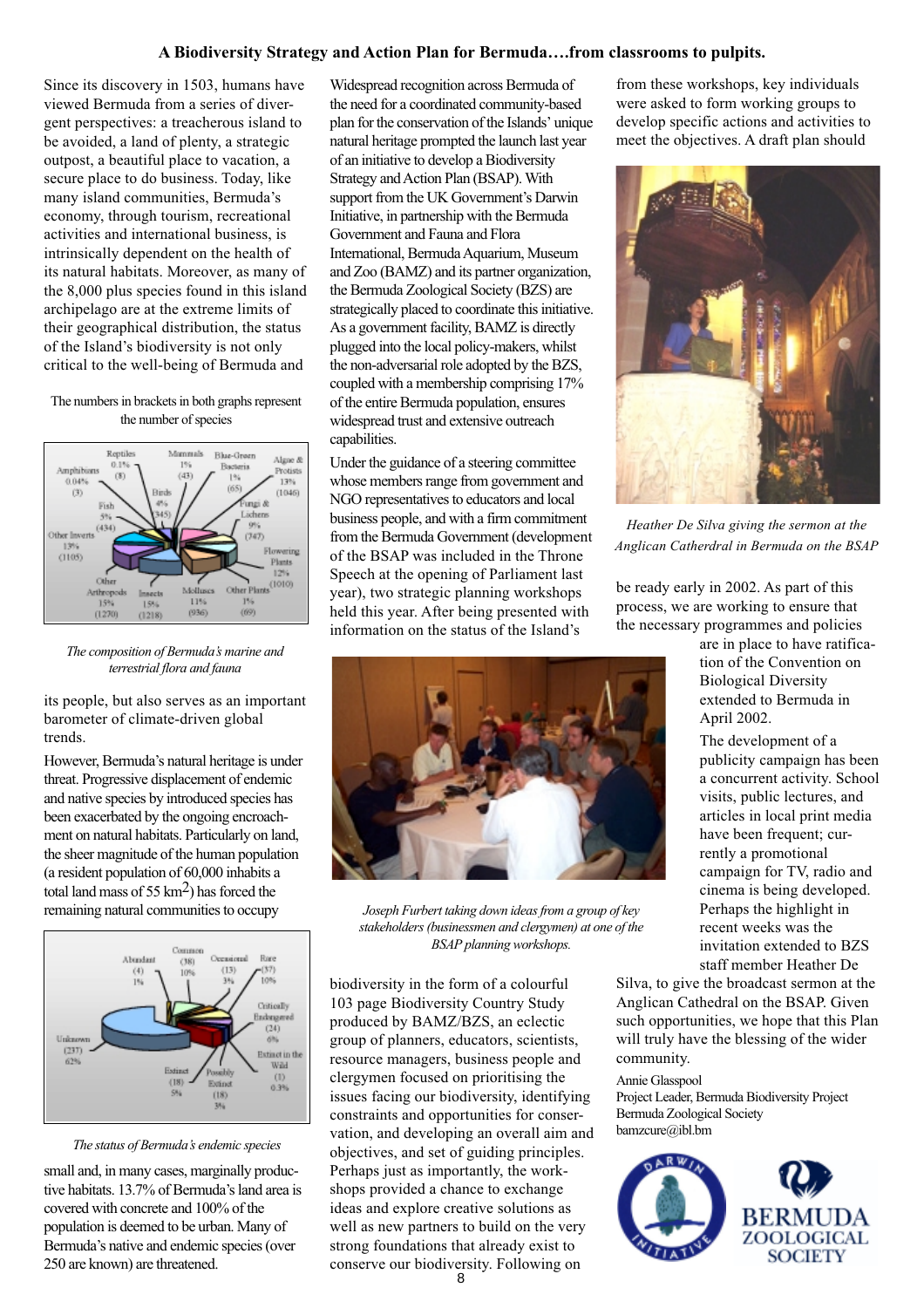## **The rediscovery of a rare bat in the Cayman Islands**

#### **Status of Blue Iguanas in Grand Cayman**

A colony of Caribbean endemic bats, *Phyllops falcatus* (White-shouldered or Fig-eating Bats) have been discovered living in a patch of virgin forest on Grand Cayman. This species has not been seen in the Cayman Islands since 1906 despite repeated efforts by visiting biologists to find it.

It was a thrilling and memorable experience for all of us to find this elusive animal still surviving here and even more wonderful to see pregnant and lactating females indicating a healthy breeding colony. These bats have a slow, clumsy flight pattern and a need to hide under the trees to evade flying predators.

Anne Louise Band who discovered the bats suggests that they are marooned in the small forest patch. She doubts that they could migrate across open and developed land to other habitats, even if there were any other suitable forests nearby which there are not.

Among the people assisting Annie that night was Ms. Gina Ebanks Petrie, the Director of the Cayman Islands Department of Environment. Ms. Petrie told us that this forest was the only place on the entire island that she had approved as an environmentally sound place to quarry for fill. She has since changed this recommendation, but the fact remains that it is only a recommendation. This property is in private hands and the owners definitely plan to develop it. There are over two hundred acres involved, divided among more than two-dozen owners.

The worrying issue here is that, although the species is protected under Cayman Law, its habitat is not. One of the goals of the National Trust for the Cayman Islands is to protect habitat and this forest will be placed on the priority list of recommendations for national protected areas that is being developed by Fred Burton as part of his biodiversity survey (a major project that is almost finished). Inclusion on this list will not stimulate the Cayman Islands government to protect the land in any way; it will still be up to conservation groups to purchase it from the owners if it is to be saved for these endemic bats and other wildlife.

*Phyllops falcatus* is found only on Haiti, Cuba and Grand Cayman. The other two host countries are far less stable politically, so this could be the last chance to save this species from extinction.

Lois Blumenthal Bat Conservation Programme Director National Trust for the Cayman Islands Box 4 BT, Bodden Tow, Cayman Islands blu@candw.ky Tel. (345) 947-2248, Fax (345) 947-2380



Phyllops falcatus *White-shouldered or Fig-eating Bat*

by Bina Mani, originally published in the *Caymanian Compass* on 19th November 2001.

Experts from all over the world are deeply concerned about the highly precarious position that Grand Cayman's beloved indigenous native, the blue iguana, is in. Make no mistake, one expert stresses, without human intervention, starting now and into the future, the magnificent blue will be extinct in the wild.

An action plan to help drag the critically endangered reptile, Grand Cayman's largest land animal, from extinction is presently being drawn up.

A meeting, hosted by the National Trust, of the Iguana Specialist Group of IUCN'S Species Survival Commission had 40 participants, including 32 from overseas, taking a long and critical look at the extant situation with Grand Cayman's endemic species and the possible way forward.

The participants, from both the Caribbean and farther afield, attended the conference, which was inaugurated by the Governor, Mr Peter



*Iguana specialist group photograph*

Smith on Saturday 10 November. Local participants from the Departments of Environment, Agriculture, Environmental Health and the National Trust joined a smaller group of overseas participants on Tuesday to help map out the recovery strategy.

"Having reviewed your programme and the current status of Grand Cayman iguanas, there is no question in the (Iguana Specialist) Group's mind that the Blue is in very large trouble," Mr Quentin Bloxam, Zoo Programme Director of the Durrell Wildlife Conservation Trust in Jersey said on Friday.

The Durrell Trust's whole philosophy is to save species from extinction and offers some \$1 million directly in funds to overseas projects, he revealed.

He highlights the need for urgency with the blue iguana, "although the National Trust has dragged it back from extinction and has done fantastic work" in conservation and breeding efforts.

The National Trust's iguana specialist, Mr Fred Burton, who is currently fine-tuning the action plan with Mr Bloxam, indicates the overall goal of the plan for the next five years is "To restore a wild population of the Grand Cayman Blue Iguana sufficient to remain viable in the long term."

The plan takes a three-pronged approach to the blue iguana's recovery, indicates Mr Burton. This includes:

- Establishment of a designated protected area for the Blue Iguana where the species is known to be most prevalent in the wild;
- The possible reintroduction of the indigenous animal to the western part of the island where it would be "very desirable" to have another population; and
- Continuation of captive breeding at the Botanic Park to build up numbers and to ensure that the population of the animals in the Park goes up.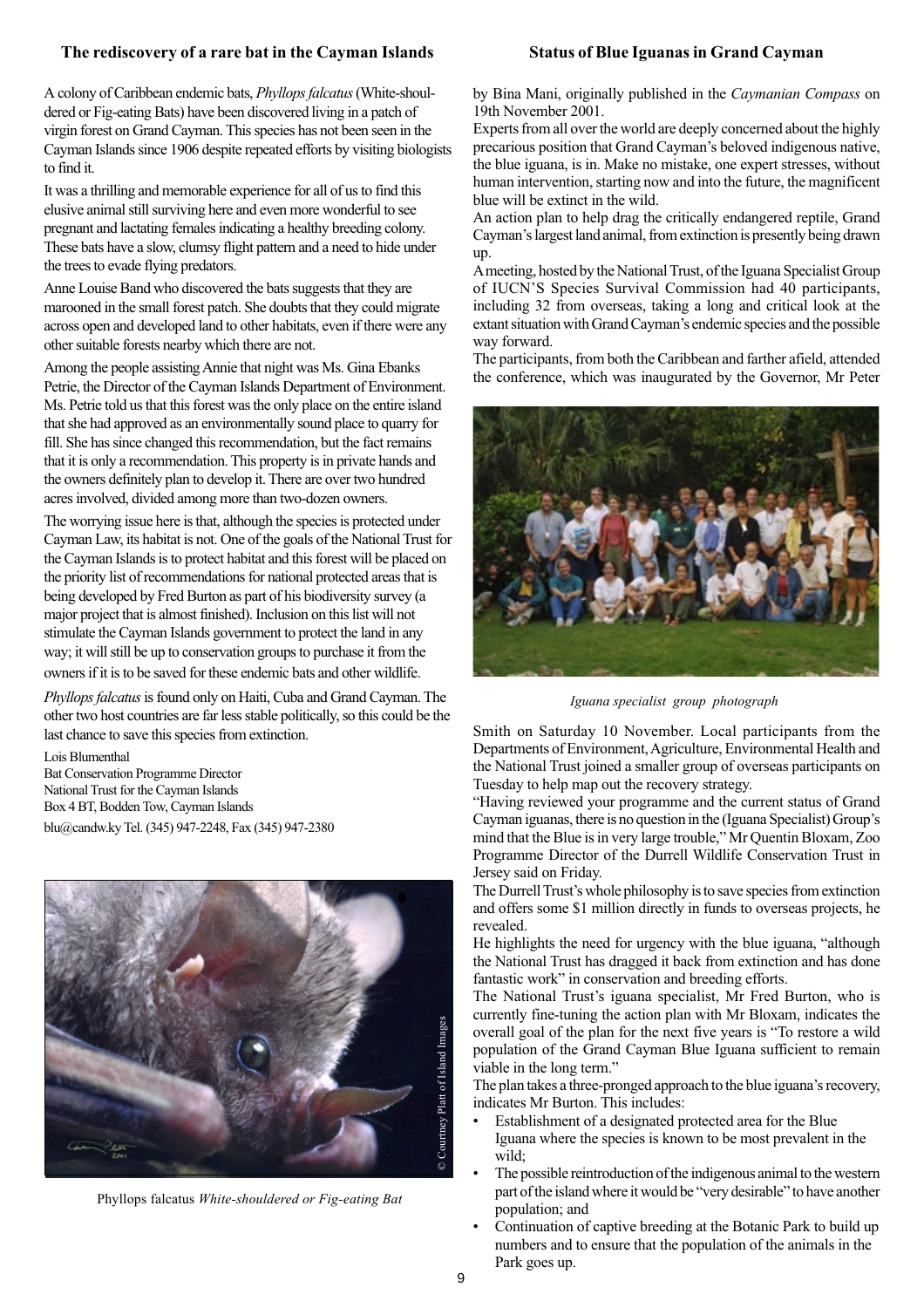## **Proceedings from** *Calpe 2000* **Conference published on Forum website**

*Calpe 2000* conference in Gibraltar was a landmark occasion for the Forum,with excellent representation from the OTs, mostly the voluntary sector, but also some key government people. Without a doubt, the most important, measurable outcomes are related to progress over the environmental components of the Government's 1999 White Paper. Beyond that, I feel that we all learned a great deal from each other, and I constantly found myself realising that most of the problems we have, we share. And it's not just the UK Overseas Territories; speakers from France, Spain and the Seychelles all echoed the problems of small island states in trying to conserve their wildlife.

Our hosts, Gibraltar Ornithological and Natural History Society, and the Gibraltar Government, were marvellous. What an amazing powerhouse GONHS is with John Cortes at the helm. As for Gibraltar itself, I think we all have our own memories. We share the amazing experience of the final dinner in the huge cavern beneath the rock, as well as the memories of guided tours, field sessions and much debate.

My own gem was the wonderful day I spent with Ijahnya Christian, Director of Anguilla National Trust and local school children in the botanical gardens. This was a return to my roots as an environmental educator, before I was promoted to being a project manager. Possibly this is the greatest value of such conferences; that we touch base with what its all about, people and the environment.

The proceedings of the conference form a massive volume, but you can view/download/print the entire thing on the Forum's web site www.ukotcf.org. I was pleased to see that the proceedings were produced in full. So often, they are edited down to the level where they cease to be useful, but this time, we have a remarkable manual of all the deliberations of the conference, produced under a year from the date of the conference. Take a look. Jim Stevenson RSPB

## **British Indian Ocean Working Group**

In certain quarters, scepticism persists about the actuality as well as the causes of global warming. Data presented by Dr Charles Sheppard to the AGM of the Friends of the Chagos on 4 October 2001 were thus of general significance as well as special interest to his audience. Using unpublished data on island elevations measured by the Joint Services Expeditions of the 1970s, and applying sea surface temperature data from the Hadley Data Centre as well as Intergovernmental Panel on Climate Change sea level projections, he showed that several important trends are likely which will further debilitate the reefs:

a) Temperature will steadily rise and cause more frequent temperature surges above the critical 29.9°C value which devastated the Chagos corals in 1998. Consequences of this would include mortality of the main reef building corals.

b) There will be an increase of the sea level of about 5 - 20 cm by 2020, and more than double this by the end of this century. Given the island elevations and profiles, there is likely to be increased inundation of the islands.

Because many of BIOT's low-lying islands have depressions in their centres which dip to sea-level or below, rising sea levels are likely to cause greater pressure on their fresh water lenses. Storm surges will more frequently cause shore erosion, due to the increased water depth over the reef flats. Both could increase the salination of the islands. These data, of course, will be made available to the team undertaking studies into the feasibility of resettling the northern atolls.

Nigel Wenban Smith, Chairman Friends of Chagos UKOTCF British Indian Ocean Territory Working Group

## **Bird Conservation Priorities**

RSPB has produced a research report *Bird Conservation Priorities in the UK Overseas Territories.* (RSPB Research Report No 1: 124 pp S/B 2001)

 The status of the world's birds is in constantly changing, usually for the worst. BirdLife International reports :

A shocking one in eight (or c.12%) of all bird species have a real risk of becoming extinct in the next 100 years. That is a total of 1,186 bird species. Most worryingly, 182 are Critical, meaning that they have only an estimated 50% chance of surviving over the next 10 years or three generations. "

The UK Overseas Territories have 47 species of birds of global concern. 33 of these are globally threatened and 14 are "near threatened." Two species are Critical; the Montserrat oriole and the spectacled petrel, (Tristan/Gough). Four are "endangered"; Tristan albatross, Henderson petrel, Bermuda petrel (Cahow) and St. Helena plover.

The remaining 27 species are classified as vulnerable. Of the 47 listed, 22 are endemics to the Overseas Territories and a further 15 have their most important sites in the Territories.

RSPB's Conservation Science and Global Programmes staff have put the report together in order to prioritise RSPB's research and conservation work, but this will be a useful document for other



NGOs and for Governments and their advisors. It contains mini-species action plans and important information about the key sites these species require.

It is a very useful report and constitutes a thorough review of our current knowledge, much of which was unpublished previously. Hopefully it will be available on the web eventually. It would be greatly improved by the addition of colour pictures of the species concerned. Perhaps a poster "The Endangered Birds of the UK Overseas Territories" would be a good idea?

*Montserrat Oriole* www.rspb.org.uk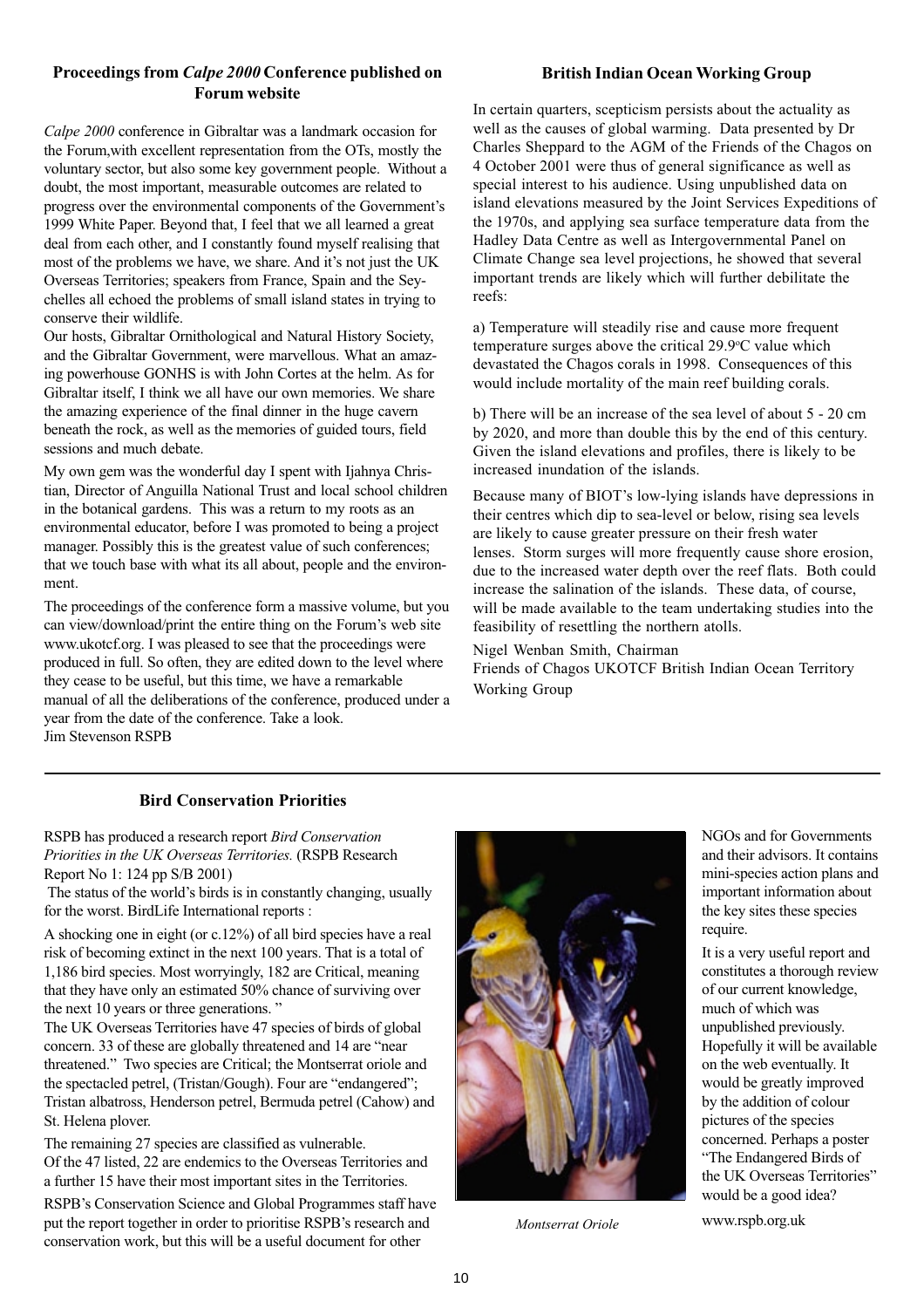#### **Martin Drury's Visit to St Helena**

Martin Drury, recently retired Director-General of the National Trust and now Executive Committee Member of the Forum, offered his expertise in assisting St Helena in setting up their own National Trust. He sent this report of his visit to *Forum News.*

My wife and I spent just over three happy and interesting weeks in St Helena from 22 November 2001. She taught in the Prince Andrew School. My brief was to 'facilitate' the creation of a St Helena National Trust, working with the Steering Committee.

My programme was well prepared by Rebecca Cairns-Wicks on behalf of Lynette Bloomfield, chairman of the Steering Committee and co-ordinator of the project, whose return from the UK was delayed by her partner being taken ill. She arrived in St Helena on 7 December.

I spent my first week briefing myself and taking soundings. I had meetings with the Governor, the Acting Attorney-General, Councillors and other interested individuals. I attended meetings of all but two of the NGOs which are combining to form the NT. The Fishermen's Association and the Dive Club did not meet during my visit, but I talked to the chairmen of both. I addressed an Assembly of the pupils and teachers of Prince Andrew School and gave a public talk. I also walked a great deal in the wild parts of the Island with Stedson Stroud and saw as much as I could elsewhere, including many 'heritage' buildings, the new museum building in Jamestown, areas of endemic vegetation, the wire-bird and the thriving Millennium Forest (of the gumwood). On one of our the criteria for start-up funding from their Environment Fund (current constraints permitting). The critical matter of long-term sustainability is unresolved and will only have a chance of resolution if - or when - the Trust has generated local enthusiasm and has some achievements behind it. There is already a good deal of enthusiasm among members of the constituent NGOs; the challenge is to extend it to those who do not yet know what a National Trust can do for the people of St Helena, so that we can then seek support from outside funders.



*Architectural heritage, intact 18th Century street in Jameston*

walks Stedson, John Price and I found seven young plants of the endemic boxwood, of which, I think, only one other has been recorded since the 1790s!

 I learned that the Steering Committee wanted to be in a position to announce the formation of the National Trust in May 2002 during the Quincentenniel Celebrations. We therefore decided to focus on five specific objectives, so that the Steering Committee could support the announcement in May with statements that

- the National Trust Ordinance had been signed and enacted by the Governor;
- a Patron, President, Vice-President, Treasurer, Secretary and Acting Director had been appointed and that the post of Director was being advertised;
- the Trust's office and head quarters had opened (preferably in a good building in Main Street, Jamestown);
- the Trust would be concentrating its efforts initially on four projects chosen to represent the breadth of its brief e.g. environment, education, the built heritage and culture;
- 100 members had been enrolled.

Thanks to Lynette Bloomfield and Alan Nicholls, the Acting Attorney-General, the NT Ordinance has been drafted and approved by the Legislative Council. It was signed by the Governor on 5 December and is therefore now in force. Some progress has been made towards the other four objectives. For example, we identified individuals who would be generally welcomed if they were to accept invitations to serve as Officers and we tentatively identified four good and varied projects. A great deal remains to be done, however, by May 2002.

 We managed not to get hung up on the issue of funding before deciding what we wanted to do, but indications from the FCO suggest that the five objectives, if achieved, would meet most of

#### **Quincentenary (Q5) Celebrations**

"Discover St Helena: discover the land the sea and the people"

The Quincentenary Celebrations Committee (QCC) on the Island have been working very hard and have produced programme of activities to take place through out the year 2002.

The main objectives of the QCC are:

· To directly contribute to creating an awareness of St Helena as a potential tourist and inward investment destination;

To organise events and activities that will best portray St Helena's past; create an awareness of the present and generate interesting and lasting benefits for the future;

A commemorative brochure is being produced for sale, which includes the story of St Helena from 1502 to date as well as contributions on various aspects of life on St Helena. Four different T shirts are on sale depicting the Q5 logo as well as a photo mosaic poster consisting of 2002 photographs of people and landscapes of the Island.

The St Helena Government has arranged for a special issue of coins and stamps.

Celebration of the British Connection will take place from 24 April to 1 May 2002. During the week, events and activities will be geared towards traditions and lifestyles that have been inherited from the British but subsequently refined and developed into what is now seen as being traditionally St Helena.

The main Q5 celebrations will be during the period  $13<sup>th</sup>$  to  $31<sup>st</sup>$  May. A countdown laser show and dance will lead into St Helena Day on 21 May when, as is the tradition, the day will start with an Ecumenical Service in the Grand Parade.

For a full calendar of events visit the Q5 website at www.sthelena2002.com